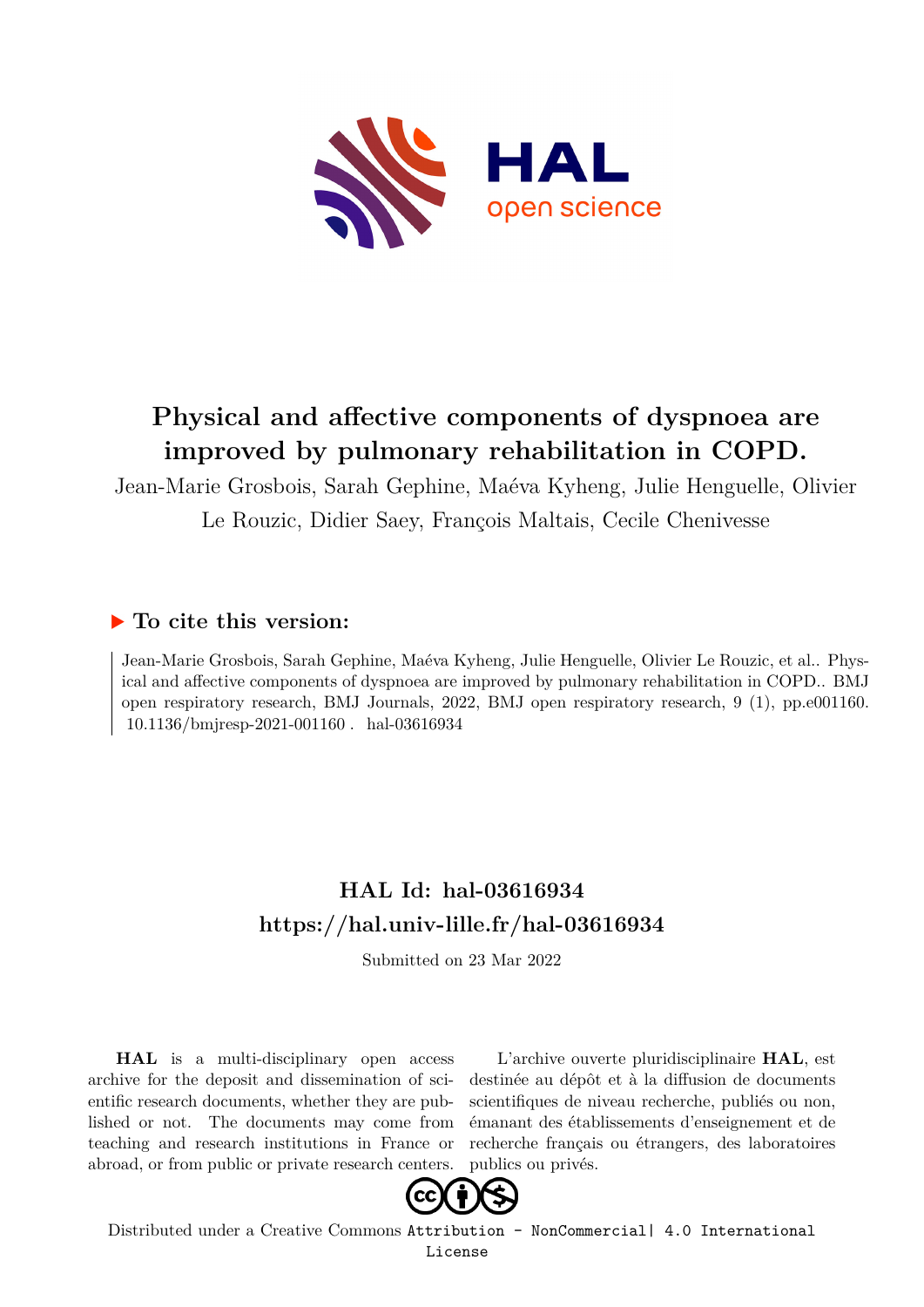## **BMJ Open Respiratory Research**

ခြ

# **Physical and affective components of dyspnoea are improved by pulmonary rehabilitation in COPD**

Jean-Marie Grosbois,<sup>1</sup> Sarah Gephine,<sup>2,3</sup> Maeva Kyheng,<sup>4</sup> Julie Henguelle,<sup>5</sup> Olivier Le Rouzic,<sup>5</sup> Didier Saey,<sup>3</sup> François Maltais,<sup>3</sup> Cecile Chenivesse<sup>5,6</sup>

#### ABSTRACT

**To cite:** Grosbois J-M, Gephine S, Kyheng M, *et al*. Physical and affective components of dyspnoea are improved by pulmonary rehabilitation in COPD. *BMJ Open Resp Res* 2022;**9**:e001160. doi:10.1136/ bmjresp-2021-001160

► Additional supplemental material is published online only. To view, please visit the journal online ([http://dx.doi.](http://dx.doi.org/10.1136/bmjresp-2021-001160) [org/10.1136/bmjresp-2021-](http://dx.doi.org/10.1136/bmjresp-2021-001160) [001160](http://dx.doi.org/10.1136/bmjresp-2021-001160)).

Received 22 November 2021 Accepted 8 January 2022



© Author(s) (or their employer(s)) 2022. Re-use permitted under CC BY-NC. No commercial re-use. See rights and permissions. Published by BMJ.

For numbered affiliations see end of article.

#### **Correspondence to**

Dr Jean-Marie Grosbois; jmgrosbois@ formactionsante.com

Background Dyspnoea is a multidimensional experience of breathing discomfort, but its affective dimension is unfrequently assessed in people with chronic obstructive pulmonary disease (COPD). We evaluated the effectiveness of a home-based pulmonary rehabilitation (PR) programme on the physical and affective components of dyspnoea assessed by the Dyspnoea-12 (D-12) questionnaire. We also determined the baseline characteristics that contributed to the change in D-12 scores. Methods In this retrospective study, 225 people with COPD (age, 65±11 years; forced expiratory volume in

1 s (FEV<sub>1</sub>),  $35\pm15\%$  of predicted value) were enrolled into a person-centric home-based PR, consisting of a weekly supervised 90 min home session during 8 weeks. D-12 questionnaire, health status, anxiety and depressive symptoms, exercise tolerance and general fatique were assessed at baseline (M0), at the end of PR programme (M2), and 8 (M8) and 14 months (M14) after M0. Multivariable analysis of covariance (ANCOVA) models were performed to identify the baseline characteristics that contributed to the change in D-12 scores.

Results Both physical and affective components of dyspnoea and all the other outcome measures were improved at M2, M8 and M14 compared with baseline (p<0.05). Baseline body mass index was the only significant independent predictor of the changes in physical dyspnoea score, while the change in the affective dimension of dyspnoea after PR was associated with  $FEV<sub>1</sub>$ , anxiety symptoms and exercise tolerance (6 min stepper test). However, since these variables had only a small impact on the changes in D-12 questionnaire scores, results from the ANCOVA analysis should be taken cautiously.

Conclusion Both physical and affective components of dyspnoea were improved, at short term and long term, by 8 weeks of individualised home-based PR. The present results support the importance of assessing dyspnoea as a multidimensional experience during PR, warranting replication by robustly designed randomised and controlled studies.

#### INTRODUCTION

Dyspnoea is a subjective experience of breathing discomfort,<sup>1</sup> observed during daily living activities in 80% of people with chronic obstructive pulmonary disease (COPD).<sup>2</sup> In

#### Key messages

#### What is already known on this topic

- Dyspnoea is a subjective experience of breathing discomfort that contribute to inappropriate health behaviors.
- ► Although the effectiveness of pulmonary rehabilitation on dyspnoea has been repeatedly confirmed in COPD, its possible effects on its affective dimension is uncertain.

#### What this study adds

- Both physical and affective components of dyspnoea were improved by 8-week of home-based pulmonary rehabilitation at short- term and long- term.
- ► Body mass index was the only determinant of the change in physical domain of dyspnoea after the programme, while the severity of the airflow obstruction, anxiety symptoms and exercise tolerance contributed to the change in the affective dimension of dyspnoea.

#### How this study might affect research, practice or policy

- This real-life study conducted in a large sample size of people with COPD showed that beyond the physical dimension of dyspnoea, the affective one can also be improved by pulmonary rehabilitation.
- ► Interventions that target the anxiety distress associated to dyspnoea could be considered into pulmonary rehabilitation programme for appeasing the affective dimension of dyspnoea.

addition to promoting a sedentary lifestyle, dyspnoea is an important contributor to fear and anxiety,<sup>3</sup> resulting in poor health-related quality of life<sup>4</sup> and inappropriate health behaviours.<sup>5</sup>

Dyspnoea is a multidimensional experience and recent knowledge of its pathophysiological mechanisms showed the importance of differentiating sensory (qualitative, quantitative), physical (the impact generated in daily life) and affective (anxiety, distress) domains of dyspnoea.<sup>1</sup> In COPD, a large battery of questionnaires can be used to evaluate  $\frac{6-9}{9}$  In the most recent meta-analyses

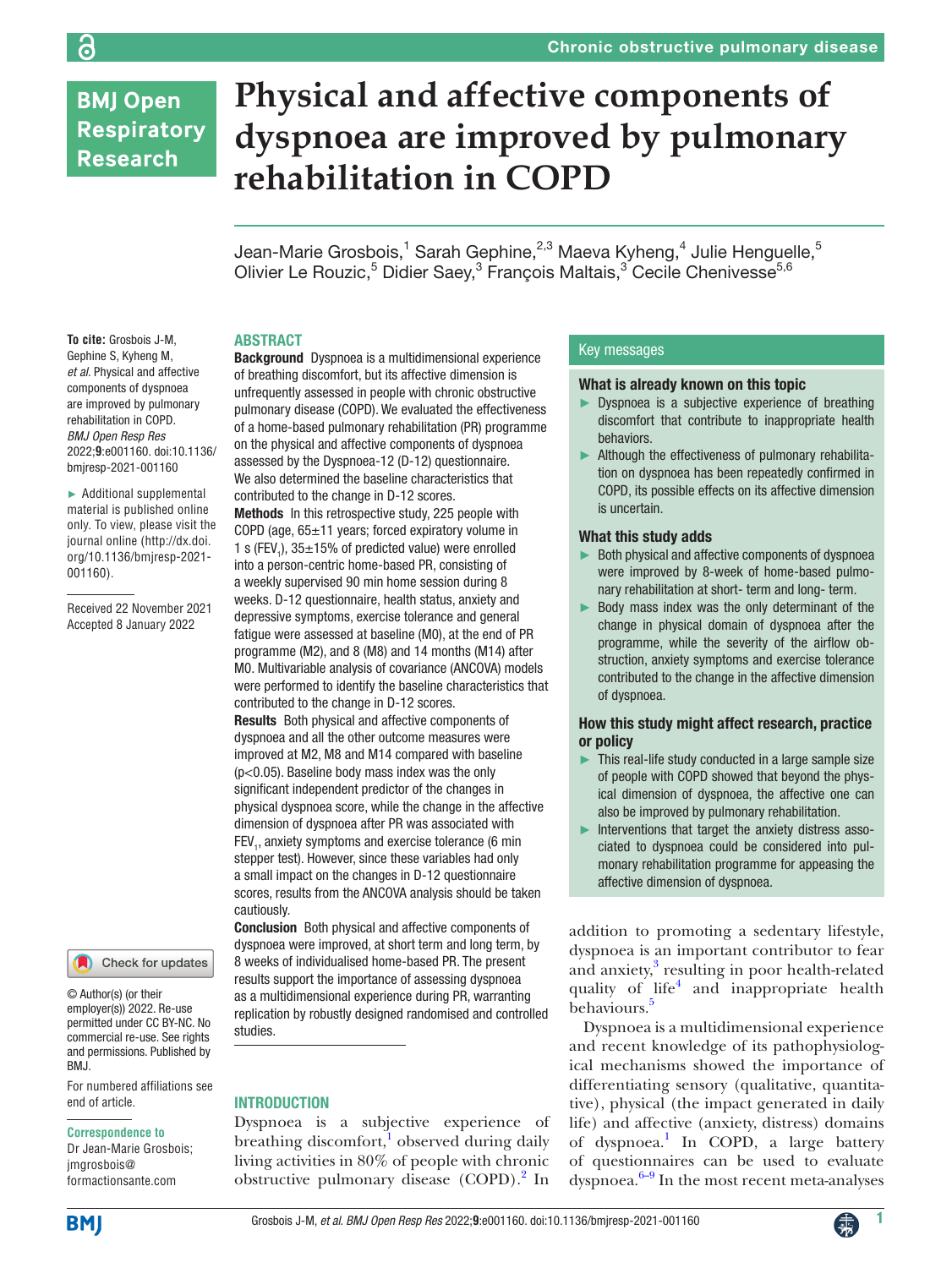reporting the effects of pulmonary rehabilitation (PR) in people with COPD, $^{10}$   $\overline{11}$  only the sensory and physical dimensions of dyspnoea were evaluated, mainly with the Borg<sup>6</sup> and Visual Analogue Scales<sup>7</sup> for the former dimension and the Chronic Respiratory Disease Questionnaire and the modified Medical Research Council scale  $(mMRC)^{8}$  for the latter dimension. This approach does not fully capture the complexity of dyspnoea by neglecting its affective dimension.<sup>12</sup> Multidimensional tools have been developed to address this issue, such as the Dyspnoea-12 questionnaire (D-12) or the Multidimensional Dyspnoea Profile questionnaire. $^{13}$  D-12 is a validated self-reported questionnaire including 12-item of breathlessness descriptors chosen by people with chronic respiratory diseases, that provides an evaluation of both physical and affective components of dyspnoea during daily life activities.<sup>14</sup>

Although the effectiveness of PR to improve the physical dimension of dyspnoea has been repeatedly confirmed in COPD, $^{1011}$  its possible effects on its affective dimension (ie, associated with an emotional response of anxiety and/or distress) is uncertain. The focus on the affective dimension is important since the concomitant presence of anxiety and depressive symptoms and dyspnoea may lead to higher numbers of exacerbations, hospitalisations, PR withdrawals and even reduced survival.<sup>1516</sup> In addition, evaluating the long-term benefits of PR on the affective component of dyspnoea has been recently determined as a research priority.<sup>17</sup> Furthermore, in individuals for whom the pharmacological treatment is optimal, anxiety and depressive symptoms are commonly reported as the strongest determinants of dyspnoea.18 Other factors such as body mass index, severity of the airway obstruction, age, sex, comorbidities and physical condition had independent effects on the sensory and physical domains of dyspnoea in people with chronic respiratory diseases.18–20 However, less is known regarding the factors associated with the affective dimensions of dyspnoea and their impact on dyspnoea changes following PR has never been reported. Targeting these factors could help for designing the most effective intervention for improving physical and affective dyspnoea in COPD.

Therefore, the aim of the study was twofold: (1) evaluate the short-term, medium-term and long-term effects of a home-based PR programme on the physical and affective components of dyspnoea assessed by the D-12 questionnaire; (2) determine the baseline characteristics that are associated to the change in affective and physical components of dyspnoea after PR. We hypothesise that, (1) both physical and affective components of dyspnoea will be improved by the home-based programme;  $(2)$ changes in physical and affective components will not be driven by the same baseline variables, supporting the importance of a multidimensional evaluation of dyspnoea.

#### **METHODS** Study design and participants

Data from consecutive people with COPD undergoing a home-based PR programme in the North of France from September 2014 to January 2018 were retrospectively analysed. Participants were referred to the home-based PR programme by their pulmonologist who was responsible for documenting the presence of COPD according to the Global initiative for chronic obstructive lung disease classification system and validating that the participants were absent of cardiovascular contraindications to exercise training. Despite optimised pharmacological treatments, participants were referred to the programme because of symptomatic dyspnoea, exercise intolerance, difficulties in performing daily life activities or in managing the disease. Exclusion criteria were forced expiratory volume in 1 s ( $\text{FEV}_1$ ) >80% of predicted value, dementia or poorly controlled psychiatric illness, neurological sequelae, or bone and joint diseases preventing physical activity. All participants signed a written informed consent prior the start of the programme.

#### Patient involvement

With an exception for the choice of outcomes measures, patients and their caregivers were involved in the design and conduct of the study. Since the home-based PR programme was person-centric, patients chose the physical activity, education and self-management programme according to their needs. Once the study has been published, results will be available to patients through a dedicated website (<www.formactionsante.com>).

#### Home-based PR programme

All participants received a home-based PR programme tailored to each patient's individual needs as previously described.<sup>21 22</sup> Briefly, the PR programme was entirely conducted at home and consisted of a weekly supervised 90 min home session, during 8 weeks. The programme started with an evaluation of the patient's needs and expectations leading to the formulation of a personalised plan. Physical training, educational, motivational and self-management plans were designed and implemented through a collaborative process between the PR team, the patient and his/her caregiver. Apart from the weekly visit of the team member who supervised the sessions during the first 8 weeks, participants were expected to perform, on their own, personalised physical training and selfmanagement plan the rest of the week and during the 1-year follow-up period, during which there was no visit by the PR team apart from those mandated to complete the evaluation at 8 and 14 months after PR.

Education and self-management interventions were person-centric, thus, adapted to respond to individual's needs, barriers and personal goals. The centred-patients education topics covered pathophysiology of lung disease and comorbidities, medication and its use (bronchodilator, oxygen), breathing and airway clearance strategies,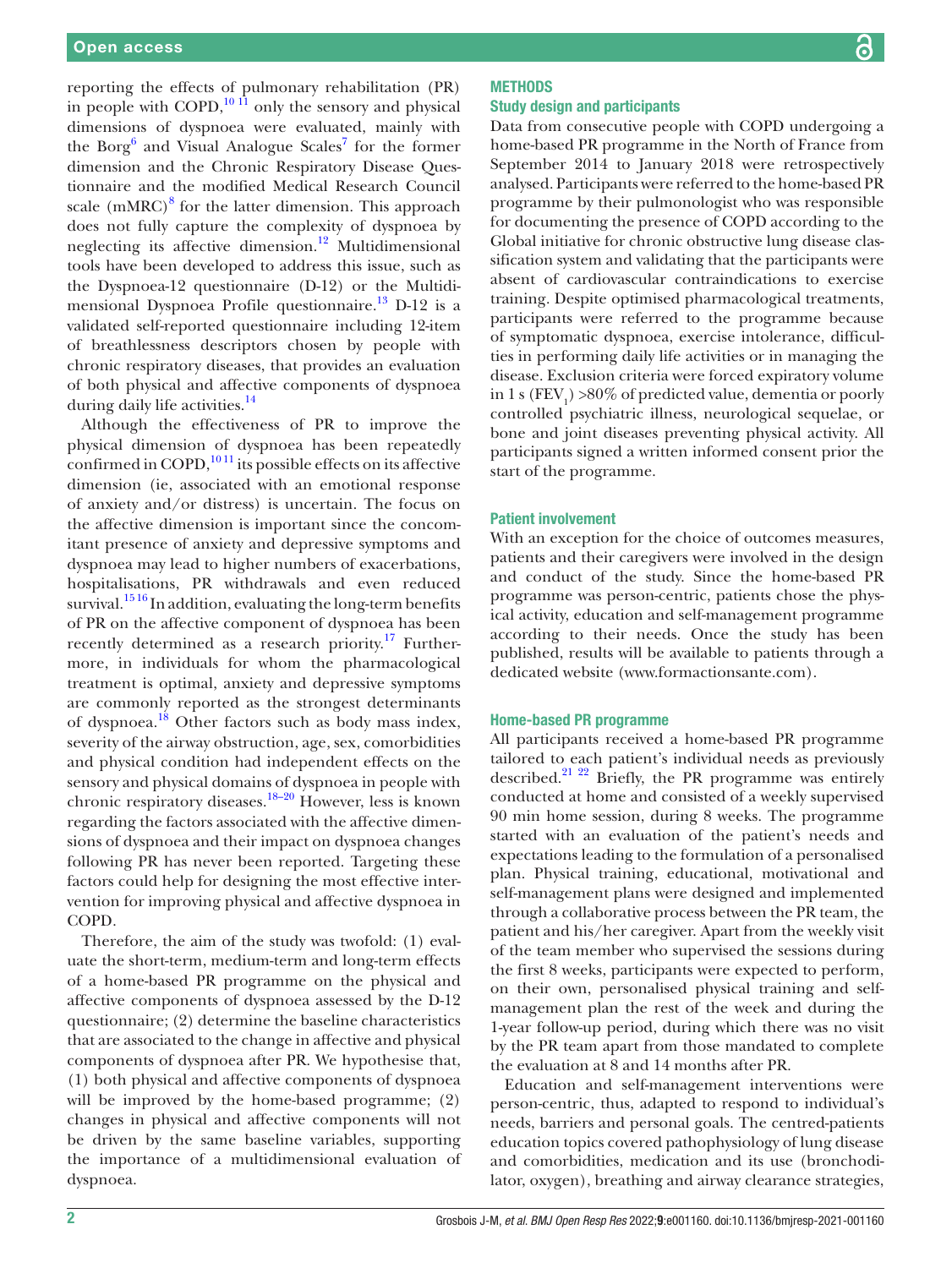prevention and recognition of exacerbations, physical exercise, stress management and emotional responses related to the disease, nutrition and weight control, smoking cessation and end-of-life planning. Emotional responses to dyspnoea were managed by behavioural therapy<sup>16</sup> including specific techniques such as cognitive behavioural therapy, counselling, motivational approach, cardiac coherence, mindfulness meditation and hypnosis, depending on individual's preferences or PR member training. Motivational communication was designed to implement favourable health behaviour changes, which was frequently re-evaluating and readjusting.<sup>23</sup> PR team members received training in the principles of behaviour change and motivational communication skills.

A cycle ergometer (Domyos essential 2, Decathlon, Villeneuve-d'Ascq, France) and/or or a stepper (Go Sport, Grenoble, France) were available at home to perform physical exercise during the 8-week training component of the programme. Cardiorespiratory training was initially performed by 10 min bouts (or sometimes shorter if the participant was unable to exercise for 10 min), at least 5 days per week, trying to achieve 30–45 min of exercise, in one or several sessions, per day. Exercise intensity was adjusted to maintain a Borg dyspnoea score between 3 and 4 on the Borg 0–10 scale. Physical training was completed with upper and lower limb muscle strengthening exercises using dumbbells, elastic and/or body weight on the same daily basis than cardiorespiratory training. Participants requiring long-term oxygen therapy performed the exercise training programme with oxygen to maintain a SpO2 >90%. They were also encouraged to increase the amount of time spend in daily life physical activities such as gardening, housekeeping, groceries. All along the intervention, PR team members emphasised the need for long-term continuation of endurance training and physical activities integrated into daily living chosen by the patient according to his/ her preferences and the local possibilities.

#### Data collection

Lung function, medication and comorbidity data were collected from the patient medical record provided by their pulmonologist. The burden of comorbidity was assessed using the Charlson Index. $24$  Participants were evaluated at home, at the beginning (M0), at the end of 8-week PR programme (M2, short term), and at 8 months (M8, medium term) and 14 months (M14, long term) after M0, to conclude a full year of follow-up post-PR.

Dyspnoea was assessed with the French validated version of the D-12 questionnaire. $^{25}$  Each 12-item (seven for the physical and five for the affective components) score ranges from 'none' (score 0) to 'severe' (score 3) with a total score ranging from 0 to 36 (lower is better), a physical score ranging from 0 to 21 and an affective score ranging from 0 to 15. A minimal important difference (MID) of −4 to −6 points in the D-12 total score was recently reported after PR in people with severe COPD.<sup>26</sup> The mMRC breathlessness scale was also used to evaluate the physical dimension of dyspnoea.<sup>8</sup>

Health-related quality of life was evaluated with the Visual Simplified Respiratory Questionnaire (VSRQ) (eight questions on a scale from 0 to 10 with a total score ranging from 0 to 80; higher is better). $27$  The Hospital Anxiety and Depression scale (14 items: seven each for anxiety and depression with minimum and maximum subscores of 0 and 21; lower is better)<sup>28</sup> and the Fatigue Assessment Scale (FAS) (10 items: five reflecting physical fatigue and 5 reflecting mental fatigue with a test score ranging from 10 to 50; lower is better) $29$  were assessed. An anxiety or depressive symptoms score >11 indicates a probable clinical diagnosis of anxiety or depression, and an FAS score ≥22 suggests abnormal fatigue.

The 6 min stepper test (6MST) was used to evaluate exercise tolerance at home. $30$  Standardised instructions were given, advising the participant to make the maximum number of steps (defined as a single complete movement of raising one foot and putting it down) possible over a 6 min period.

#### Statistical analyses

Statistical analyses were performed using SAS V.9.4 (SAS Institute) and statistical significance threshold was considered at 0.05. Continuous variables are expressed as mean±SD or median ±SE (IQR for non-normal distribution). Normality of distribution was assessed using histograms and Shapiro-Wilk tests. Non-normally distributed data were logtransformed before analysis. Pearson correlation were used to report the possible correlations between the physical and affective components of dyspnoea.

#### PR effectiveness

Linear mixed models with a random intercept to account the correlation between samples obtained within the same individuals, were used to evaluate the changes in study outcomes over time (M2, M8 and M14). Normality of the model residuals was checked for each outcome using graphs of conditional residuals. The missing data (participants who dropped-out at M2, M8 and M14) were imputed using a regression-switching approach.<sup>31</sup> Estimates obtained in the different imputed data sets were combined using the Rubin's rules.

#### Correlates of the changes in D-12 subscores and total score

Possible associations between baseline characteristics and changes in D-12 scores (physical, affective and total score) from baseline to M2, were evaluated using parametric analyses of covariance (ANCOVA), adjusted for baseline value. A significance level of 0.20 in parametric analyses was used to keep the most important explanatory variables in the final model.<sup>32</sup> These variables were then implemented into a backward stepwise multivariable ANCOVA model.

#### Characteristics of participants reaching the D-12 total score MID after PR

An additional analysis [\(online supplemental data\)](https://dx.doi.org/10.1136/bmjresp-2021-001160) was conducted to determined factors associated with a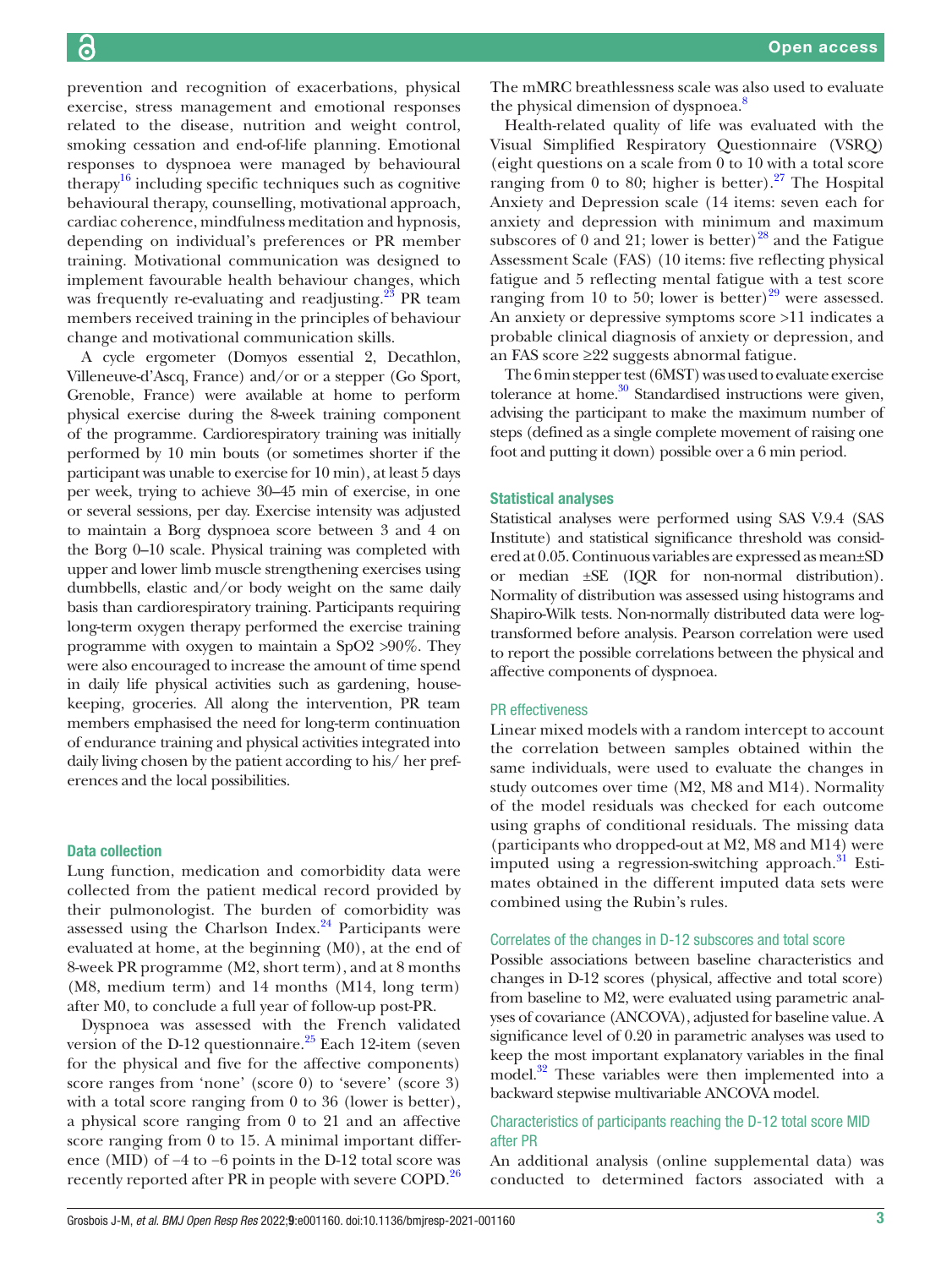

Figure 1 Flow chart of study participants. PR, pulmonary rehabilitation; M2, end of 8-week PR programme; M8, 8 months after the beginning of the intervention, M14, 14 months after the beginning of the intervention.

diminution <4 points in D-12 total score (MID reported by Beaumont *et al*<sup>26</sup>) after PR (M2). Participants who had reach the D-12 total score MID were defined as responders to PR. Baseline characteristics associated with responders in D-12 total score were analysed with univariate analyses using  $\chi^2$  test for categorical variables, Student's t-test for Gaussian continuous variable and Mann-Whitney U test for non-Gaussian continuous variables. To assess the independent predictors of responders, baseline characteristics associated with a p<0.20 in univariate analyses were implemented into a backward-stepwise multivariable logistic regression model using a removal criterion of p>0.05. Before developing the multivariable logistic model, we examined the log-linearity assumption for continuous characteristics using restricted cubic spline functions.

#### RESULTS

A total of 225 people with COPD were enrolled into the home-based programme, among them 152 (68%) participants concluded a full year of follow-up (figure 1).

| Table 1 Baseline characteristics of participants |                               |  |  |  |
|--------------------------------------------------|-------------------------------|--|--|--|
| <b>Characteristics</b>                           | <b>Total group</b><br>(n=225) |  |  |  |
| Age, years                                       | $65 + 11$                     |  |  |  |
| Female, nb (%)                                   | 82 (36.4)                     |  |  |  |
| BMI, $kg/m2$                                     | $28 + 8$                      |  |  |  |
| Smoking status, n (%)                            |                               |  |  |  |
| Current                                          | 36 (16.0)                     |  |  |  |
| Former                                           | 166 (73.8)                    |  |  |  |
| <b>Never</b>                                     | 23 (10.2)                     |  |  |  |
| LTOT, $nb(%)$                                    | 162 (72.0)                    |  |  |  |
| NIV, nb (%)                                      | 92 (40.9)                     |  |  |  |
| CPAP, $nb(%)$                                    | 17(7.6)                       |  |  |  |
| No equipment, nb (%)                             | 38 (16.9)                     |  |  |  |
| FEV <sub>1</sub> , % of predicted                | $35 + 15$                     |  |  |  |
| FVC, % of predicted                              | $57 + 18$                     |  |  |  |
| FEV <sub>1</sub> /FVC, %                         | $52 + 15$                     |  |  |  |
| GOLD spirometry stages, nb (%)                   |                               |  |  |  |
| 2                                                | 33 (14.7)                     |  |  |  |
| 3                                                | 98 (43.5)                     |  |  |  |
| 4                                                | 94 (41.8)                     |  |  |  |
| Charlson Index, total score                      | $3.4 \pm 2.9$                 |  |  |  |

Data are presented as mean±SD or n (%).

BMI, body mass index; CPAP, continuous positive airway pressure; FEV<sub>1</sub>, forced expiratory volume in 1 s; FVC, forced vital capacity; GOLD, global initiative for chronic obstructive lung disease; LTOT, long-term oxygen therapy; NIV, non-invasive ventilation.

Compared with the participants who concluded a full year of follow-up, participants who dropped out the study were characterised at baseline by a lower  $\operatorname{FEV}_1$ , a lower affective dyspnoea score and a higher proportion of individuals requiring long term oxygen therapy. The majority of the enrolled participants were males, overweight, aged  $65{\pm}11$  years and had severe COPD with a mean  $\text{FEV}_1$  of  $35\% \pm 15\%$  of predicted value (table 1). Over two-thirds of the participants used long-term oxygen therapy and 40% were on non-invasive ventilation (table 1). Among the 225 included participants, 98 (44%) and 70 (31%) patients reported an anxiety and depression subscores>11 points, respectively, and 169 (75%) had an FAS score >22 points. Strong correlations were found between the physical and affective components of dyspnoea  $(0.70 < r < 0.80, p < 0.01)$ 

#### PR effectiveness

Both physical and affective components of dyspnoea and the other outcome measures were all improved at M2, M8 and M14 compared with baseline (p<0.05) (table 2). There was no significant difference between M2, M8 and M14 in any of the outcome measures. At M2, M8 and M14, 98 (49%), 88 (51%) and 81 (53%) participants, respectively, had a diminution of more than four points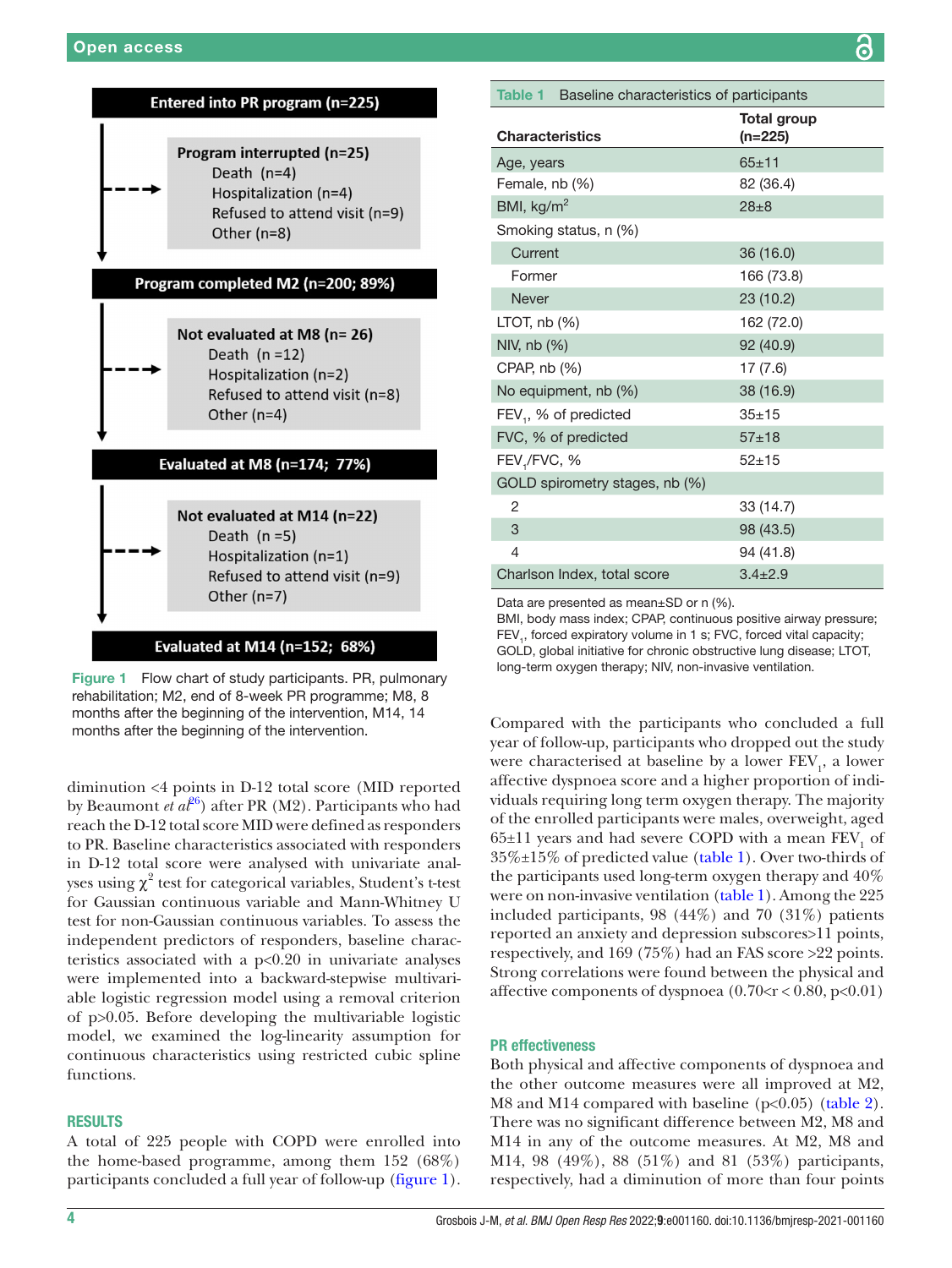| Assessments at baseline (M0) and changes in the<br>Table 2                                                                                                                                                                                   |                |               | outcomes at short term (M2), medium term (M8) and long term (M14) after PR |                |                               |                |                                 |
|----------------------------------------------------------------------------------------------------------------------------------------------------------------------------------------------------------------------------------------------|----------------|---------------|----------------------------------------------------------------------------|----------------|-------------------------------|----------------|---------------------------------|
|                                                                                                                                                                                                                                              | S              | 2<br>N        |                                                                            | Й8<br>М        |                               | <b>M</b> 14    |                                 |
|                                                                                                                                                                                                                                              |                |               | <b>AM2</b> - baseline                                                      |                | <b>AM8</b> - baseline         |                | <b>AM14 - baseline</b>          |
| Assessments                                                                                                                                                                                                                                  | Score          | Score         | Estimates (95% CI)                                                         | <b>Score</b>   | Estimates (95% CI)            | Score          | Estimates (95% CI)              |
| D-12 questionnaire                                                                                                                                                                                                                           |                |               |                                                                            |                |                               |                |                                 |
| Physical (0-21)                                                                                                                                                                                                                              | $13.7 \pm 0.4$ | $10.5 + 0.4$  | $-3.1(-4.0 to -2.3)$                                                       | $9.8 + 0.4$    | $-3.9(-4.9 to -3.0)$          | $9.8 + 0.5$    | $-3.8(-4.8 \text{ to } -2.9)$   |
| Affective (0-15)                                                                                                                                                                                                                             | $8.2 + 0.3$    | $6.1 + 0.3$   | $-2.2(-2.8$ to $-1.6)$                                                     | $6.0 + 0.4$    | $-2.3(-2.9$ to $-1.6)$        | $5.6 + 0.4$    | $-2.7(-3.4$ to $-2.0)$          |
| Total score (0-36)                                                                                                                                                                                                                           | $21.9 + 0.7$   | $16.6 + 0.7$  | $-5.3(-6.7 to 4.0)$                                                        | $15.7 \pm 0.8$ | $-6.2$ $(-7.7$ to $-4.7)$     | $15.2 + 0.8$   | $-6.7(-8.3 to -5.1)$            |
| mMRC (0-4)                                                                                                                                                                                                                                   | $3.2 + 0.1$    | $3.0 + 0.1$   | $-0.2(-0.4 to -0.1)$                                                       | $3.0 + 0.1$    | $-0.3(-0.4 to -0.1)$          | $2.9 + 0.1$    | $-0.3(-0.5 to -0.2)$            |
| VSRQ, score (0-80)                                                                                                                                                                                                                           | $28.9 + 1.4$   | $39.0 + 1.4$  | 10.1 (7.7 to 12.5)                                                         | $38.2 \pm 1.5$ | 9.3(6.7 to 11.9)              | $36.4 \pm 1.5$ | 7.5 (4.7 to 10.2)               |
| Anxiety symptom (0-21)                                                                                                                                                                                                                       | $9.9 + 0.3$    | $8.2 + 0.3$   | $-1.7(-2.2 \text{ to } -1.1)$                                              | $8.0 + 0.3$    | $-1.9(-2.4 \text{ to } -1.3)$ | $7.7 + 0.3$    | $-2.1(-2.7 \text{ to } -1.5)$   |
| Depressive symptom (0-21)                                                                                                                                                                                                                    | $8.3 + 0.3$    | $6.7 + 0.3$   | $-1.6(-2.1$ to $-1.1)$                                                     | $6.1 \pm 0.3$  | $-2.3(-2.8$ to $-1.7)$        | $6.2 + 0.3$    | $-2.1(-2.7 to -1.6)$            |
| FAS, score (10-50)                                                                                                                                                                                                                           | 28 (23 to 25)  | 28 (23 to 35) | $-0.2$ $(-0.3$ to $-0.1$ <sup>*</sup>                                      | 24 (19 to 29)  | $-0.2$ ( $-0.3$ to $-0.1$ )*  | 24 (18 to 30)  | $-0.1(-0.2 \text{ to } -0.0)^*$ |
| 6MST, strokes                                                                                                                                                                                                                                | $299 + 14$     | $370 \pm 13$  | 73.1 (53.7 to 92.5)                                                        | $337 \pm 14$   | 40.1 (18.1 to 62.0)           | $343 \pm 15$   | 46.0 (21.7 to 70.3)             |
| FAS, Fatigue Assessment Scale; mMRC, modified Medical Research Council dyspnoea scale; 6MST, 6 min stepper test; VSRQ, Visual Simplified Respiratory Questionnaire.<br>*Estimations after a log +1 transformation (FAS score was non-linear) |                |               |                                                                            |                |                               |                |                                 |

G

in D-12 total score compared with M0 ([online supple](https://dx.doi.org/10.1136/bmjresp-2021-001160)[mental figure S1\)](https://dx.doi.org/10.1136/bmjresp-2021-001160).

#### Correlates of the changes in D-12 subscores and total score

Table 3 reports correlation parameters between baseline characteristics and changes in the physical, affective and total D-12 questionnaire scores, from baseline to M2. Baseline (1) body mass index (BMI) and  $\text{FEV}_1$ , (2) BMI, FEV<sub>1</sub>, VSRQ, anxiety and depressive symptoms, fatigue and 6MST, and (3) BMI, FEV<sub>1</sub>, VSRQ, anxiety symptoms, fatigue and 6MST, were found to be associated  $(p<0.20)$  with changes in (1) physical domain, (2) affective domain and (3) total score of D-12 questionnaire, respectively and were retained for the multivariate analyses. In the multivariable ANCOVA models, BMI was the only significant independent predictor of the changes in physical dyspnoea score (higher baseline BMI was associated with a decrease in physical dyspnoea score after PR). In addition to  $\rm FEV_1$  and 6MST, anxiety symptom was the best predictor of the changes in affective dyspnoea score (higher baseline anxiety symptoms score was associated with an increase in affective dyspnoea score after  $\mathrm{PR})$  , while  $\mathrm{FEV}_1$  and  $\mathrm{6MST}$  were the best predictors of the change in D-12 total score (table 4).

#### Characteristics of participants reaching the D-12 total score MID after PR

The majority of the participants who reached the D-12 total score MID after PR (M2) were females, with higher BMI,  $FEV<sub>1</sub>$  and FAS score and a lower VSRQ score, compared with the participants who did not reach the MID of the D-12 total score ([online supplemental table](https://dx.doi.org/10.1136/bmjresp-2021-001160) [S1](https://dx.doi.org/10.1136/bmjresp-2021-001160)).

ORs of the independent predictors of responders in D-12 total score after PR are presented in [online supple](https://dx.doi.org/10.1136/bmjresp-2021-001160)[mental table S2](https://dx.doi.org/10.1136/bmjresp-2021-001160).

#### **DISCUSSION**

This real-life study conducted in a large sample size of people with COPD, many of whom had chronic respiratory failure and required long-term oxygen therapy and/ or non-invasive ventilation, showed that an 8 weeks of individualised and entirely home-based PR programme resulted in short-term, medium-term and long-term improvements in both physical and affective components of dyspnoea assessed by the D-12 questionnaire. To the same extent, health status, anxiety and depressive symptoms, fatigue score and exercise tolerance were also improved. An important result of this study is that, despite their strong correlation, improvements in physical and affective domains of dyspnoea after PR were not drive by the same baseline characteristics. A higher BMI was the only determinant of a reduction in physical domain of dyspnoea after PR, while the change in the affective dimension of dyspnoea after PR was associated with  $\text{FEV}_1$ , anxiety symptoms and exercise tolerance.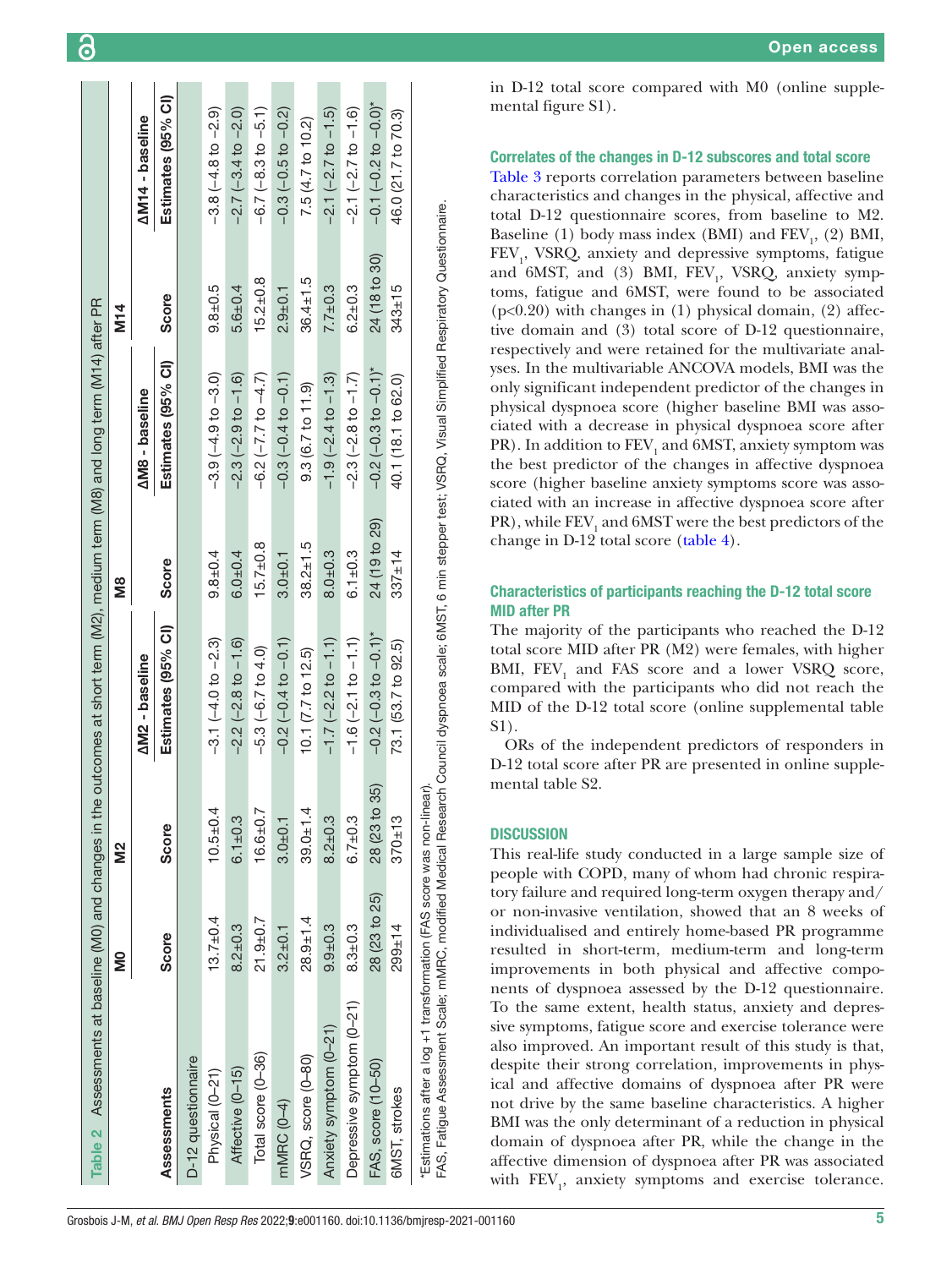| <b>IQNIC V</b><br>ASSOCIATION DELWEEN DASEMIE CHARGHSTEIS AND AND CHANGES IN D-12 QUESTIONITATE SCOPES AT SHORT (FITH (IVIZ) |                                                |         |                                          |         |                                      |         |
|------------------------------------------------------------------------------------------------------------------------------|------------------------------------------------|---------|------------------------------------------|---------|--------------------------------------|---------|
|                                                                                                                              | <b>D-12 Physical</b><br>$\Delta M2$ - baseline |         | D-12 Affective<br>$\Delta M2$ - baseline |         | D-12 Total<br>$\Delta M2$ - baseline |         |
| <b>Baseline</b>                                                                                                              | Estimates±SE                                   | P value | <b>Estimates</b> ±SE                     | P value | <b>Estimates</b> ±SE                 | P value |
| Age, 1 year increase                                                                                                         | $0.01 \pm 0.03$                                | 0.67    | $0.03 \pm 0.02$                          | 0.22    | $0.04 \pm 0.05$                      | 0.40    |
| Sex, female versus male                                                                                                      | $0.83 \pm 0.74$                                | 0.26    | $-0.07+0.56$                             | 0.90    | $0.79 \pm 1.19$                      | 0.51    |
| BMI,1 kg/m <sup>2</sup> increase                                                                                             | $-0.12\pm0.04$                                 | < 0.01  | $-0.07+0.03$                             | 0.03    | $-0.19+0.06$                         | < 0.01  |
| FEV <sub>1</sub> , 1% of predicted value increase                                                                            | $-0.07+0.02$                                   | < 0.01  | $-0.06 \pm 0.02$                         | < 0.001 | $-0.13 \pm 0.04$                     | < 0.001 |
| Charlson Index, 1-point increase                                                                                             | $-0.03 \pm 0.12$                               | 0.78    | $0.11 \pm 0.10$                          | 0.29    | $0.15 \pm 0.20$                      | 0.46    |
| VSRQ, 1-point increase                                                                                                       | $-0.04\pm0.03$                                 | 0.26    | $-0.06 \pm 0.03$                         | 0.03    | $-0.10+0.05$                         | 0.07    |
| Anxiety symptom, score >11                                                                                                   | $0.74 \pm 0.76$                                | 0.33    | $2.07 \pm 0.63$                          | 0.001   | $2.46 \pm 1.28$                      | 0.056   |
| Depression symptom, score $>11$                                                                                              | $0.04 \pm 0.84$                                | 0.97    | $0.96 \pm 0.66$                          | 0.14    | $0.86 + 1.38$                        | 0.53    |
| FAS, 1 log in total score increase                                                                                           | $-1.15 \pm 1.13$                               | 0.31    | $1.39 \pm 0.85$                          | 0.10    | $2.57 + 1.88$                        | 0.17    |
| 6MST, 1 stroke increase                                                                                                      | $-0.003 \pm 0.003$                             | 0.31    | $-0.005 \pm 0.002$                       | 0.01    | $-0.008 + 0.004$                     | 0.08    |

 $T$ association between baseline characteristics and changes in D-12 questionnaire scores

Results of the parametric analysis of covariance, adjusted for baseline value. mMRC scales were not included in the analysis due to the collinearity with D-12 questionnaire.

BMI, body mass index; D-12, Dyspnoea-12; FAS, Fatigue Assessment Scale; FEV<sub>1</sub>, forced expiratory volume in 1 s; mMRC, modified

Medical Research Council; 6MST, 6 min stepper test; VSRQ, Visual Simplified Respiratory Questionnaire.

Although these results should be taken cautiously since the variables included in the ANCOVA analysis had only a poor impact on the changes in D-12 subscores and total score, they are no less informative about the factors that influence the physical and affective domains of dyspnoea after PR, and support the importance of a multidimensional evaluation of dyspnoea.

The D-12 dyspnoea questionnaire is a recent multidimensional questionnaire validated in several chronic respiratory disease including COPD.<sup>1433</sup> With a mean D-12 total score of 21.9, we reported higher score compared

| Table 4 Multifactorial determinants of changes in D-12<br>questionnaire scores |                      |         |  |  |
|--------------------------------------------------------------------------------|----------------------|---------|--|--|
| <b>Baseline</b>                                                                | Estimates±SE P value |         |  |  |
| ∆M2-baseline D-12 physical                                                     |                      |         |  |  |
| BMI,1 kg/m <sup>2</sup> increase                                               | $-0.12\pm0.04$       | 0.003   |  |  |
| ΔM2-baseline D-12 affective                                                    |                      |         |  |  |
| FEV <sub>1</sub> , 1% of predicted value<br>increase                           | $-0.06 \pm 0.02$     | 0.001   |  |  |
| Anxiety symptom, score >11                                                     | $1.83 + 0.61$        | 0.003   |  |  |
| 6MST, 1 stroke increase                                                        | $-0.005+0.002$       | 0.007   |  |  |
| ΔM2-baseline D-12 total score                                                  |                      |         |  |  |
| FEV <sub>1</sub> , 1% of predicted value<br>increase                           | $-0.06{\pm}0.02$     | < 0.001 |  |  |
| 6MST, 1 stroke increase                                                        | $-0.004\pm0.002$     | 0.048   |  |  |

Results from the backward stepwise multivariable ANCOVA. A significance level of 0.20 in parametric analysis (table 3) was used to keep the most important explanatory relationship variables in the final model. Multiple imputations were used and data were adjusted for baseline value.

ANCOVA, analysis of covariance; BMI, body mass index; D-12, Dyspnoea-12; FEV<sub>1</sub>, forced expiratory volume in 1 s; 6MST, 6 min stepper test.

with previous studies in people with moderate  $14$  and severe  $\text{COPD}^{25}$  (18.0 and 14.5, respectively). The presence of chronic respiratory failure in more than 80% of this study population and, therefore, the highly sedentary lifestyle associated with, $34$  could explained the higher D-12 total score.

Effectiveness of PR on dyspnoea in stable people with COPD was recently documented in a systematic review.11 Higashimoto *et al* concluded that 4–12 weeks of PR significantly improved dyspnoea whether it was measured with mMRC, Borg scale, transitional dyspnoea index or chronic respiratory questionnaire.<sup>11</sup> These short-term results were similar irrespective of whether PR was delivered on an outpatient basis or at home, a result supported by previous studies.  $35\frac{36}{10}$  Nevertheless, the long-term effectiveness and the changes in the affective dimension of dyspnoea were not reported in these meta-analyses. This study first showed that 1 weekly individualised home PR session, combining physical exercises, education and self-management interventions, during 8-week induced short-term and long-term benefits on both physical and affective dimensions of dyspnoea, assessed by the D-12 questionnaire. Moreover, mean changes in D-12 total score of −5.3 to –6.2 and −6.7 points at M2, M8 and M14, respectively, suggested that beyond being statistically significant, the positive changes were also clinically important for the participants and persistent over time.<sup>26</sup> Ekström *et al*<sup>37</sup> recently reported a minimal clinically important difference of 1.9 (1.3–2.4) and 1.1 (0.7–1.5) for the physical and the affective components of D-12 questionnaire, respectively. However, these results were obtained without any intervention between the two measurements, limiting the comparison with the present results. The MIDs of the physical and affective components of dyspnoea after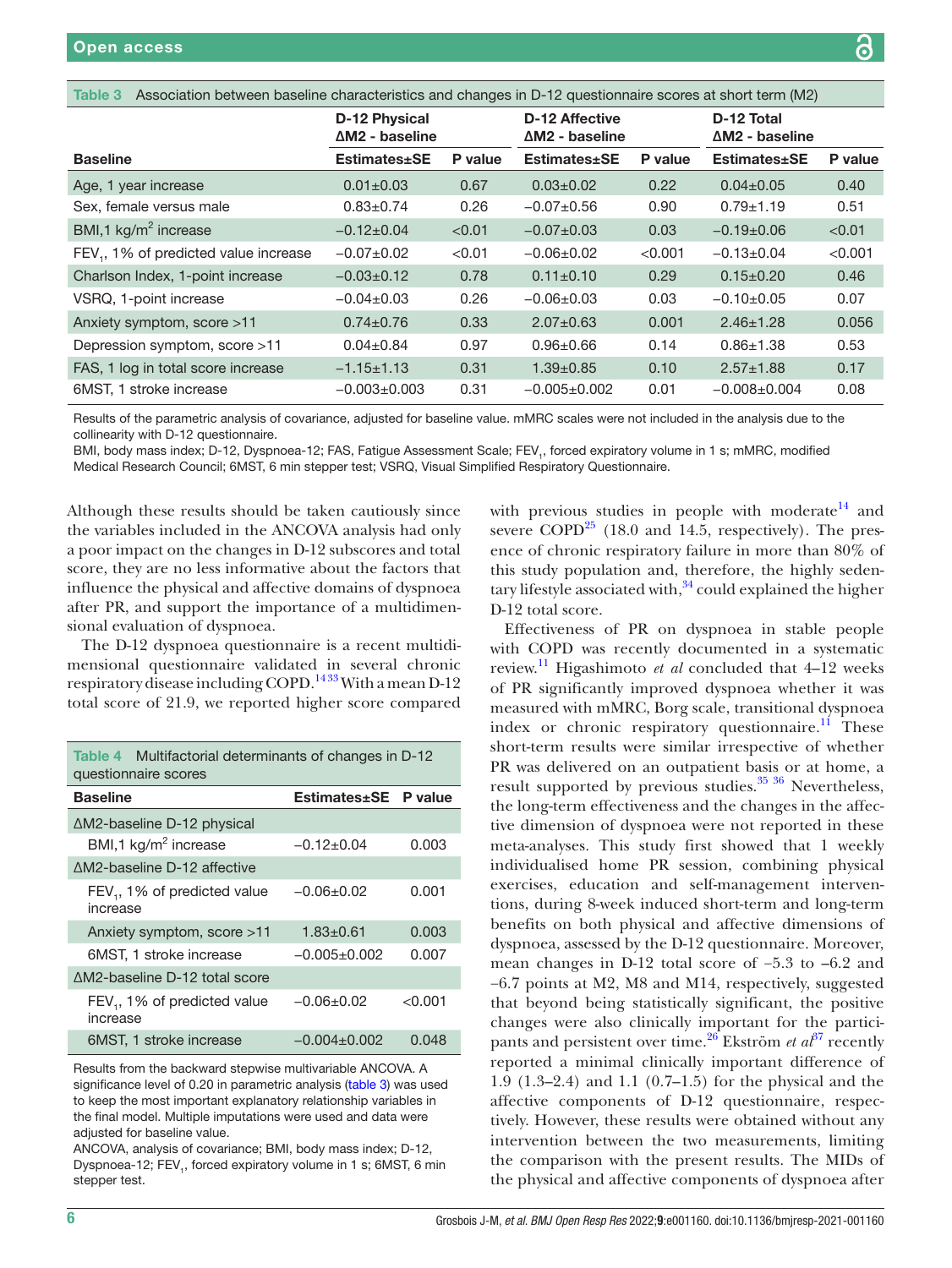PR still need to be determined. Moreover, although the changes in mMRC scale were significant across time, its responsiveness to PR programme was poor and not clinically relevant. The poor mMRC sensitivity to PR has already been mentioned,<sup>38</sup> and highlight the importance of using multidimensional tools, such as the D-12 questionnaire to assess dyspnoea in PR settings. Finally, beyond dyspnoea, health-related quality of life, anxiety and depressive symptoms and exercise tolerance were also all improved at short term, medium term and long term after the home-based PR programme.

Baseline BMI, airway obstruction, health-related quality of life, anxiety symptoms, fatigue and exercise tolerance, had an independent effect on the short improvement in D-12 total score. With an exception for the anxiety symptoms and the exercise tolerance, these results were confirmed by the analysis of participants' characteristics who responded to PR ([online supplemental data](https://dx.doi.org/10.1136/bmjresp-2021-001160)). By dissociating the two dyspnoea components, we noticed that health related quality of life and anxiety and depressive symptoms seemed to have a greater impact on the change in the affective domain of dyspnoea compared with the physical one. Although the relationship between anxiety and depressive symptoms and dyspnoea in people with COPD is known,  $16$  the novelty of this study was to demonstrate that baseline anxiety symptom negatively affected the evolution of affective dyspnoea at the end of PR. In other words, individuals with a baseline anxiety symptom score >11 are more likely to show a smaller improvement in the affective domain of dyspnoea after PR.

Interestingly, a higher baseline BMI was a determinant of reached D-12 total score MID and reduced physical dyspnoea after PR. Since a low BMI is often associated with severe stages of the disease such as dyspnoeic emphysematous patient, the high prevalence of individuals with long term oxygen therapy and consequently the high risk of low lean body mass could explain this result. Another explanation could be that individuals with a higher BMI at baseline (and potentially a higher muscle mass) might have trained at a higher absolute training stimulus compared with individuals with a lower BMI. However, in the absence of muscle mass measurement and accurate data regarding exercise training amount, we can only speculate about this hypothesis. Nevertheless, results from the multivariate ANCOVA analysis and from the logistic regression model should be taken cautiously. Indeed, the variables included in the models have only a poor impact on the changes in D-12 questionnaire total score and subscores. For example, an increase of 40 strokes in the baseline 6MST performance (corresponding to the minimal clinically important difference<sup>39</sup> would be associated with an improvement of 0.16 points in the total score of D-12 questionnaire, questioning the clinical relevance of these results.

#### Clinical implication

The optimal PR design to reduce the affective dimension of dyspnoea remains to be determined in COPD. However, as previously mentioned, in addition to pharmacological treatments that help to manage the anxiety-distress associated to dyspnoea, interventional strategies that appease the mind should be integrate into PR programme, especially for the persistent dyspnoeic patient. $40$  Recently, original interventions coupling traditional PR and behavioural therapies were designed to improve dyspnoea, and anxiety and depressive symptoms.<sup>16</sup> Cognitive–behavioural therapy combined with traditional PR seems to further extend the benefits on dyspnoea, anxiety and depressive symptoms and exercise capacity in people with COPD.41 In addition to education and physical training, the present home-based programme offered cognitive behavioural therapy, cardiac coherence, mindfulness meditation and/or hypnosis, depending on individual's preferences. These latest behavioural therapy techniques, although less popular, have showed encouraging results to reduce psychological distress and dyspnoea in people with COPD.42 43 The holistic approach, centred on the individual (and their caregiver) in their environment, according to their needs and preferences, may have contributed to the positive short- and long-term results observed in this study, warranting replicating this finding using a randomised controlled trial.

#### Methodological considerations

The monocentric, non-randomised nature of this study and the absence of a control group may limit the scope of the present results that should be confirmed by robustly designed randomised and controlled studies. However, data were collected systematically and consistently as an integral part of the home-based PR including a large number of participants in a real-life setting. Moreover, the intervention was conducted according to a welldefined protocol and always by the same trained team. By improving external validity and establishment in usual care, real-life studies are useful to complement the results of traditional randomised controlled trial.<sup>44</sup> Reporting the number of participants using anxiolytic, benzodiazepine and/or opioid for treating anxiety and depressive symptoms could have strengthen our results, as well as the number participants who exacerbated during the 8-week programme and/or during the 1-year follow-up. However, this information was not systematically report in the patient medical record. Finally, since patients' recording of their unsupervised training sessions in a physical activity diary was optional, the adherence to physical training session cannot be report. Tracking unsupervised physical training, and especially during a longterm follow-up, is a challenge for home-based PR that has yet to be addressed. However, the present results might suggest that recording adherence to each component of PR might not be necessary for maintaining long-term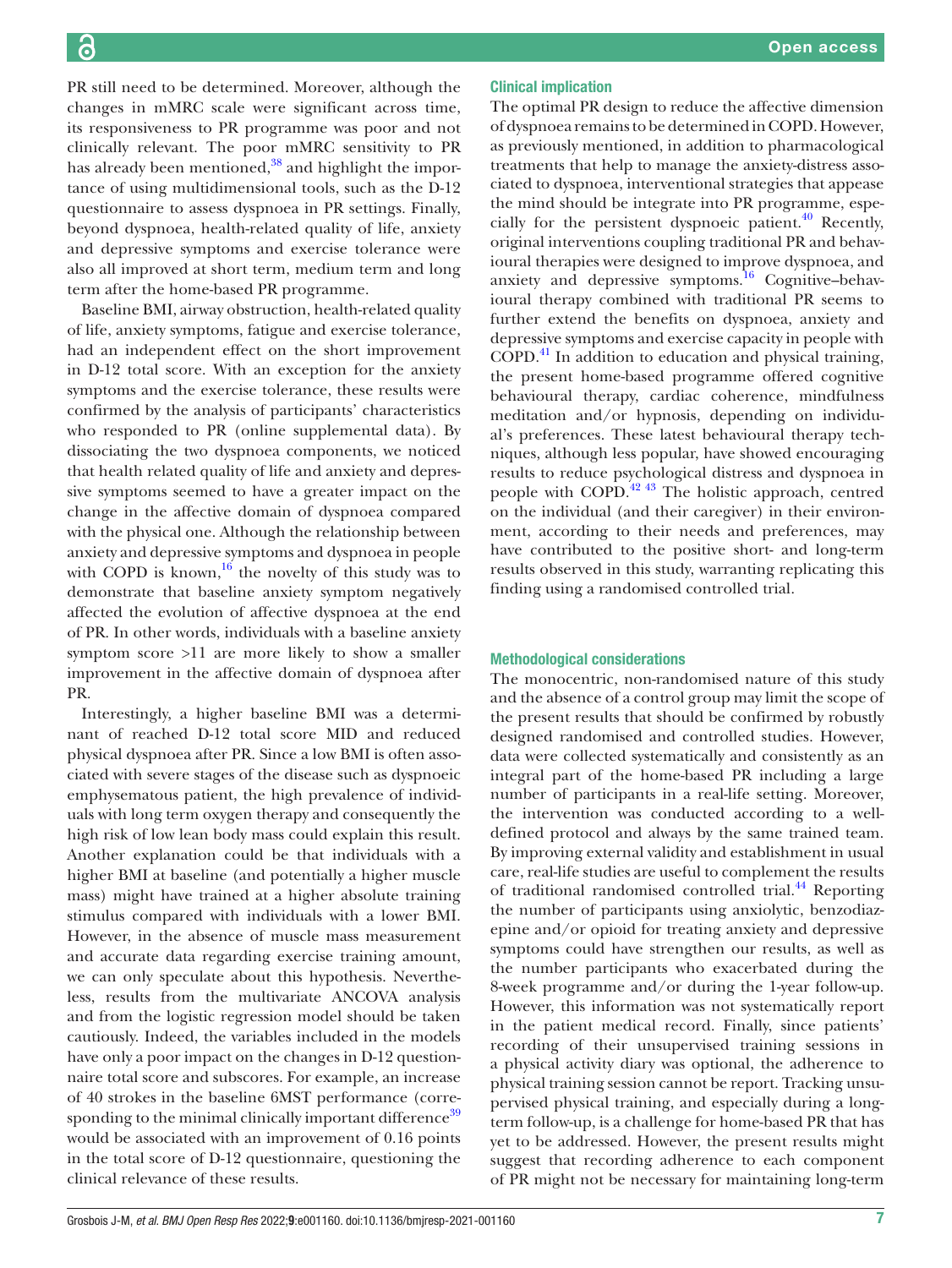benefits after PR. A robustly designed randomised study is needed to confirm this hypothesis.

#### **CONCLUSION**

Both physical and affective components of dyspnoea were improved, at short-term, medium term and long term, by 8 weeks of individualised home-based PR in people with COPD. The improvement in physical and affective domains of dyspnoea after the intervention were not driven by the same baseline characteristics, highlighting the importance of evaluating and implementing specific strategies to improve both domains of dyspnoea. The present results should be confirmed by robustly designed randomised and controlled studies.

#### Author affiliations

1 FormAction Santé, Pérenchies, France

<sup>2</sup>Univ. Lille, Univ. Artois, Univ. Littoral Côte D'opale, ULR 7369-Urepsss, Lille, France

<sup>3</sup>Institut universitaire de cardiologie et de pneumologie de Quebec, Quebec, Quebec, Canada

4 Department of Biostatistics, CHU Lille, Univ. Lille, EA 2694 - Santé Publique: Épidémiologie et Qualité des Soins, Lille, France

5 CHU Lille, Service de Pneumologie et Immuno-Allergologie, Centre de

Référence Constitutif des Maladies Pulmonaires Rares, Lille, UK

6 Inserm, CNRS, Institut Pasteur de Lille, U1019 - UMR 8204 - CIIL - Center for Infection and Immunity of Lille, Lille, France

Acknowledgements We thank the members of the rehabilitation team: Sophie Duriez, Mathieu Grosbois, Marjorie Lambinet, Valentine Opsomer, Gaelle Tywoniuk, Florence Urbain, Sandrine Vanexem and Virginie Wauquier.

Contributors J-MG: conceptualisation, execution, acquisition of data, writing the original draft, funding acquisition. SG: execution, formal analysis and interpretation, writing the original draft. MK: formal analysis and interpretation, writing-review and editing. JH, OLR, DS, FM and CC: writing-review and editing. All authors gave final approval of the version to be published. J-MG is the guarantor of the manuscript.

Funding The delivery of home-based PR was financially supported by Adair, Aeris Santé, Bastide, France Oxygène, Homeperf, LVL, Medopale, NorOx, Santélys, SOS Oxygène, Sysmed, VentilHome, VitalAire, and ARS Hauts-de-France.

Disclaimer The funders played no role in the design, conduct or reporting of this study.

Competing interests SG, MK, JH and DS have no conflict of interest to disclose. FM reports grants from AstraZeneca and GlaxoSmithKline, Boehringer Ingelheim, GSK, Sanofi, and Novartis during the conduct of this study, and personal fees from GlaxoSmithKline, Grifols, and Novartis outside the submitted work. J-MG reports non-financial support unrelated to the submitted work from AstraZeneca, Boehringer Ingelheim, Chiesi, CSL Behring, GlaxoSmithKlein, Novartis, and Roche. CC reports grants from AstraZeneca, Santelys, personal fees from ALK-Abello, AstraZeneca, Boehringer Ingelheim, Chiesi, GlaxoSmithKlein, Novartis, Sanofi-Regeneron, TEVA and congress supports from ALK-Abello, AstraZeneca, Boehringer Ingelheim, GlaxoSmithKlein, Novartis, Pierre Fabre, Pfizer, Roche, TEVA. OLR reports personal fees and/or non-financial support unrelated to the submitted work from AstraZeneca, Boehringer Ingelheim, Chiesi, Lilly, Novartis, GlaxoSmithKline, MundiPharma, Pfizer, Teva, Santelys, Vertex and Vitalaire.

#### Patient consent for publication Not applicable.

Ethics approval Human Research Ethics approval was provided by the observational research protocol evaluation committee of the French Language Society of Pulmonology (CEPRO 2017-007).

Provenance and peer review Not commissioned; externally peer reviewed.

Data availability statement Data are available on reasonable request.

Supplemental material This content has been supplied by the author(s). It has not been vetted by BMJ Publishing Group Limited (BMJ) and may not have been peer-reviewed. Any opinions or recommendations discussed are solely those of the author(s) and are not endorsed by BMJ. BMJ disclaims all liability and responsibility arising from any reliance placed on the content. Where the content includes any translated material, BMJ does not warrant the accuracy and reliability

of the translations (including but not limited to local regulations, clinical guidelines, terminology, drug names and drug dosages), and is not responsible for any error and/or omissions arising from translation and adaptation or otherwise.

Open access This is an open access article distributed in accordance with the Creative Commons Attribution Non Commercial (CC BY-NC 4.0) license, which permits others to distribute, remix, adapt, build upon this work non-commercially, and license their derivative works on different terms, provided the original work is properly cited, appropriate credit is given, any changes made indicated, and the use is non-commercial. See:<http://creativecommons.org/licenses/by-nc/4.0/>.

#### **REFERENCES**

- 1 Parshall MB, Schwartzstein RM, Adams L, *et al*. An official American thoracic Society statement: update on the mechanisms, assessment, and management of dyspnea. *[Am J Respir Crit Care](http://dx.doi.org/10.1164/rccm.201111-2042ST)  [Med](http://dx.doi.org/10.1164/rccm.201111-2042ST)* 2012;185:435–52.
- 2 Garrod R, Bestall JC, Paul EA, *et al*. Development and validation of a standardized measure of activity of daily living in patients with severe COPD: the London chest activity of daily living scale (LCADL). *[Respir Med](http://dx.doi.org/10.1053/rmed.2000.0786)* 2000;94:589–96.
- 3 Johnson MJ, Yorke J, Hansen-Flaschen J, *et al*. Breathlessness despite optimal pathophysiological treatment: on the relevance of being chronic. *[Eur Respir J](http://dx.doi.org/10.1183/13993003.01297-2017)* 2017;50:1701297.
- 4 Gruenberger J-B, Vietri J, Keininger DL, *et al*. Greater dyspnea is associated with lower health-related quality of life among European patients with COPD. *[Int J Chron Obstruct Pulmon Dis](http://dx.doi.org/10.2147/COPD.S123744)* 2017;12:937–44.
- 5 Stoeckel MC, Esser RW, Gamer M, *et al*. Brain responses during the anticipation of dyspnea. *[Neural Plast](http://dx.doi.org/10.1155/2016/6434987)* 2016;2016:1–10.
- 6 Borg GA. Psychophysical bases of perceived exertion. *[Med Sci](http://dx.doi.org/10.1249/00005768-198205000-00012)  [Sports Exerc](http://dx.doi.org/10.1249/00005768-198205000-00012)* 1982;14:377–81.
- 7 Gift AG. Validation of a vertical visual analogue scale as a measure of clinical dyspnea. *[Rehabil Nurs](http://dx.doi.org/10.1002/j.2048-7940.1989.tb01129.x)* 1989;14:323–5.
- 8 Bestall JC, Paul EA, Garrod R, *et al*. Usefulness of the medical Research Council (MRC) dyspnoea scale as a measure of disability in patients with chronic obstructive pulmonary disease. *[Thorax](http://dx.doi.org/10.1136/thx.54.7.581)* 1999;54:581–6.
- 9 Meek PM, Banzett R, Parsall MB, *et al*. Reliability and validity of the multidimensional dyspnea profile. *[Chest](http://dx.doi.org/10.1378/chest.11-1087)* 2012;141:1546–53.
- 10 McCarthy B, Casey D, Devane D, *et al*. Pulmonary rehabilitation for chronic obstructive pulmonary disease. *[Cochrane Database Syst](http://dx.doi.org/10.1002/14651858.CD003793.pub3)  [Rev](http://dx.doi.org/10.1002/14651858.CD003793.pub3)* 2015:CD003793.
- 11 Higashimoto Y, Ando M, Sano A, *et al*. Effect of pulmonary rehabilitation programs including lower limb endurance training on dyspnea in stable COPD: a systematic review and meta-analysis. *[Respir Investig](http://dx.doi.org/10.1016/j.resinv.2020.05.010)* 2020;58:355–66.
- 12 Hanania NA, O'Donnell DE. Activity-Related dyspnea in chronic obstructive pulmonary disease: physical and psychological consequences, unmet needs, and future directions. *[Int J Chron](http://dx.doi.org/10.2147/COPD.S188141)  [Obstruct Pulmon Dis](http://dx.doi.org/10.2147/COPD.S188141)* 2019;14:1127–38.
- 13 Banzett RB, O'Donnell CR, Guilfoyle TE, *et al*. Multidimensional dyspnea profile: an instrument for clinical and laboratory research. *[Eur Respir J](http://dx.doi.org/10.1183/09031936.00038914)* 2015;45:1681–91.
- 14 Yorke J, Moosavi SH, Shuldham C, *et al*. Quantification of dyspnoea using descriptors: development and initial testing of the Dyspnoea-12. *[Thorax](http://dx.doi.org/10.1136/thx.2009.118521)* 2010;65:21–6.
- 15 Maurer J, Rebbapragada V, Borson S, *et al*. Anxiety and depression in COPD: current understanding, unanswered questions, and research needs. *[Chest](http://dx.doi.org/10.1378/chest.08-0342)* 2008;134:43S–56.
- 16 Yohannes AM, Junkes-Cunha M, Smith J, *et al*. Management of dyspnea and anxiety in chronic obstructive pulmonary disease: a critical review. *[J Am Med Dir Assoc](http://dx.doi.org/10.1016/j.jamda.2017.09.007)* 2017;18:1096.e1–1096.e17.
- 17 Williams MT, Lewthwaite H, Brooks D, *et al*. Chronic breathlessness explanations and research priorities: findings from an international Delphi survey. *[J Pain Symptom Manage](http://dx.doi.org/10.1016/j.jpainsymman.2019.10.012)* 2020;59:310–9.
- 18 Garcia-Gutierrez S, Quintana JM, Unzurrunzaga A, *et al*. Predictors of change in dyspnea level in acute exacerbations of COPD. *[COPD](http://dx.doi.org/10.3109/15412555.2015.1078784)* 2016;13:303–11.
- 19 Díaz AA, Morales A, Díaz JC, *et al*. Ct and physiologic determinants of dyspnea and exercise capacity during the six-minute walk test in mild COPD. *[Respir Med](http://dx.doi.org/10.1016/j.rmed.2012.12.011)* 2013;107:570–9.
- 20 Ouaalaya EH, Falque L, Dupis JM, *et al*. The determinants of dyspnoea evaluated by the mMRC scale: the French Palomb cohort. *[Respir Med Res](http://dx.doi.org/10.1016/j.resmer.2020.100803)* 2021;79:100803.
- 21 Grosbois JM, Gicquello A, Langlois C, *et al*. Long-Term evaluation of home-based pulmonary rehabilitation in patients with COPD. *[Int J](http://dx.doi.org/10.2147/COPD.S90534)  [Chron Obstruct Pulmon Dis](http://dx.doi.org/10.2147/COPD.S90534)* 2015;10:2037–44.
- 22 Gephine S, Saey D, Grosbois J-M, *et al*. Home-Based pulmonary rehabilitation is effective in frail COPD patients with chronic